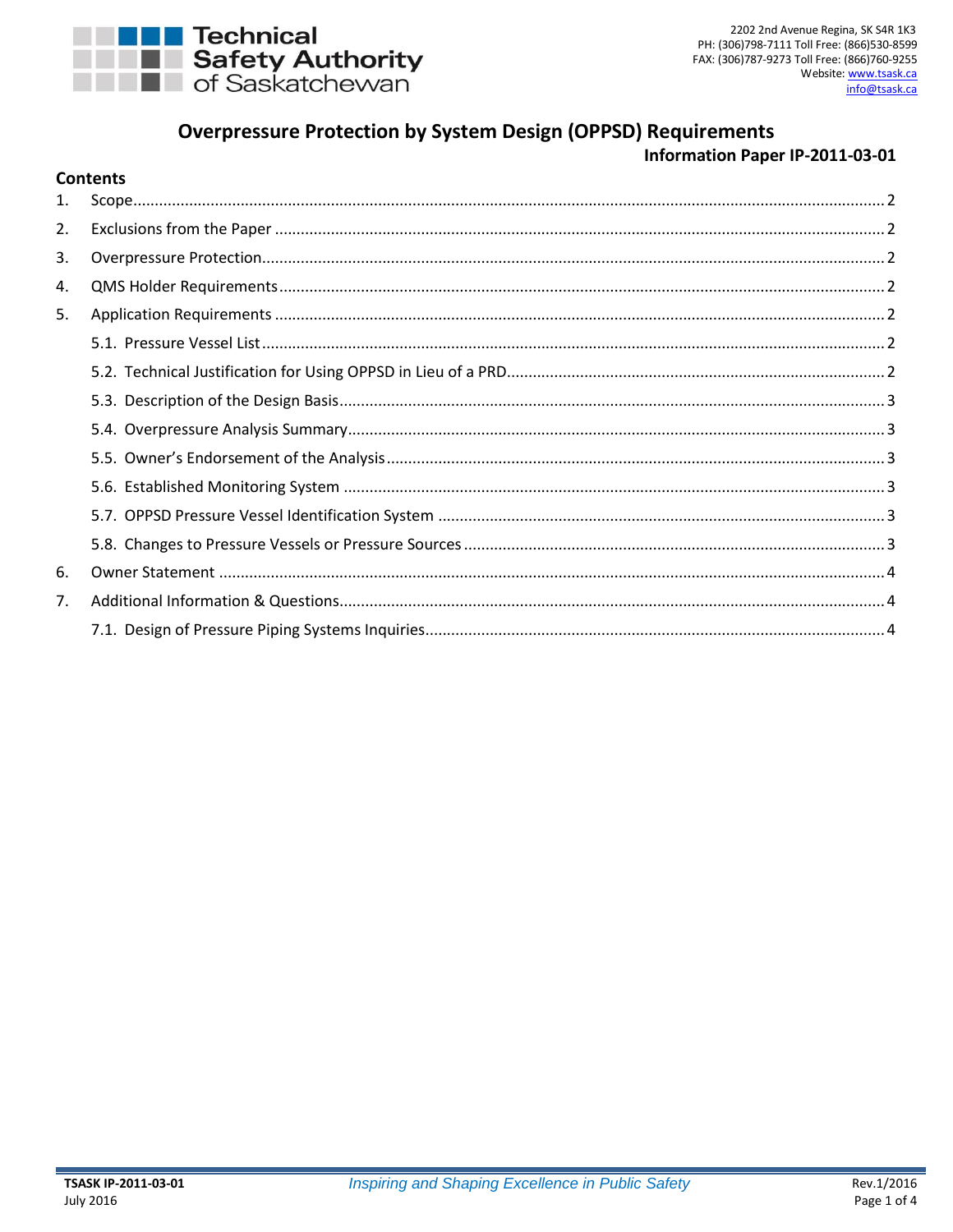

# <span id="page-1-0"></span>**1. Scope**

This information paper provides guidance to owners with a Quality Management System (QMS) on how to apply the principles of overpressure protection by system design (OPPSD) on appropriate equipment.

# <span id="page-1-1"></span>**2. Exclusions from the Paper**

This paper does not apply to:

- Owners who do not have a registered Quality Management System for use in Saskatchewan;
- Any case where the pressure is not self-limiting; or
- Any boiler.

### <span id="page-1-2"></span>**3. Overpressure Protection**

Pressure vessels shall be provided with a means of overpressure protection. The use of a pressure relief device (PRD) (rupture disc, pressure relief valve, pressure safety valve) is the preferred and approved standard to safeguard a pressure vessel against overpressure.

The use of OPPSD is an exception to the standard and requires the acceptance and registration of the design by TSASK Codes & Standards Compliance.

### <span id="page-1-3"></span>**4. QMS Holder Requirements**

Approval for the use of OPPSD to safeguard pressure vessels is available only to owners with a registered QMS program. The QMS holder shall have engineering, operational and inspection knowledge and resources to analyze, accept and manage all responsibilities and risks associated with pressure vessels operating with overpressure protection provided by system design.

#### <span id="page-1-4"></span>**5. Application Requirements**

An application for the use of OPPSD shall be submitted to TSASK Codes & Standards Compliance and shall have, as a minimum, the components listed.

#### <span id="page-1-5"></span>*5.1. Pressure Vessel List*

A detailed list of pressure vessels to be considered for OPPSD. The pressure vessel list shall include for each vessel to be considered:

- TSASK licence number;
- Owner's identification/tracking number;
- manufacturer;
- Canadian Registration Number (CRN);
- operating pressure and temperature;
- maximum allowable working pressure (MAWP); and
- design temperature.

The pressure vessel list shall be stamped, dated and signed by a Professional Engineer as defined in *The Engineering and Geoscience Professions Act* of Saskatchewan.

#### <span id="page-1-6"></span>*5.2. Technical Justification for Using OPPSD in Lieu of a PRD*

OPPSD is only available in cases where the pressure is self-limiting (e.g., the maximum discharge pressure of a pump or compressor). A description of how the pressure is self-limiting shall be provided for each pressure vessel being considered. The source(s) of pressure shall be indicated as well.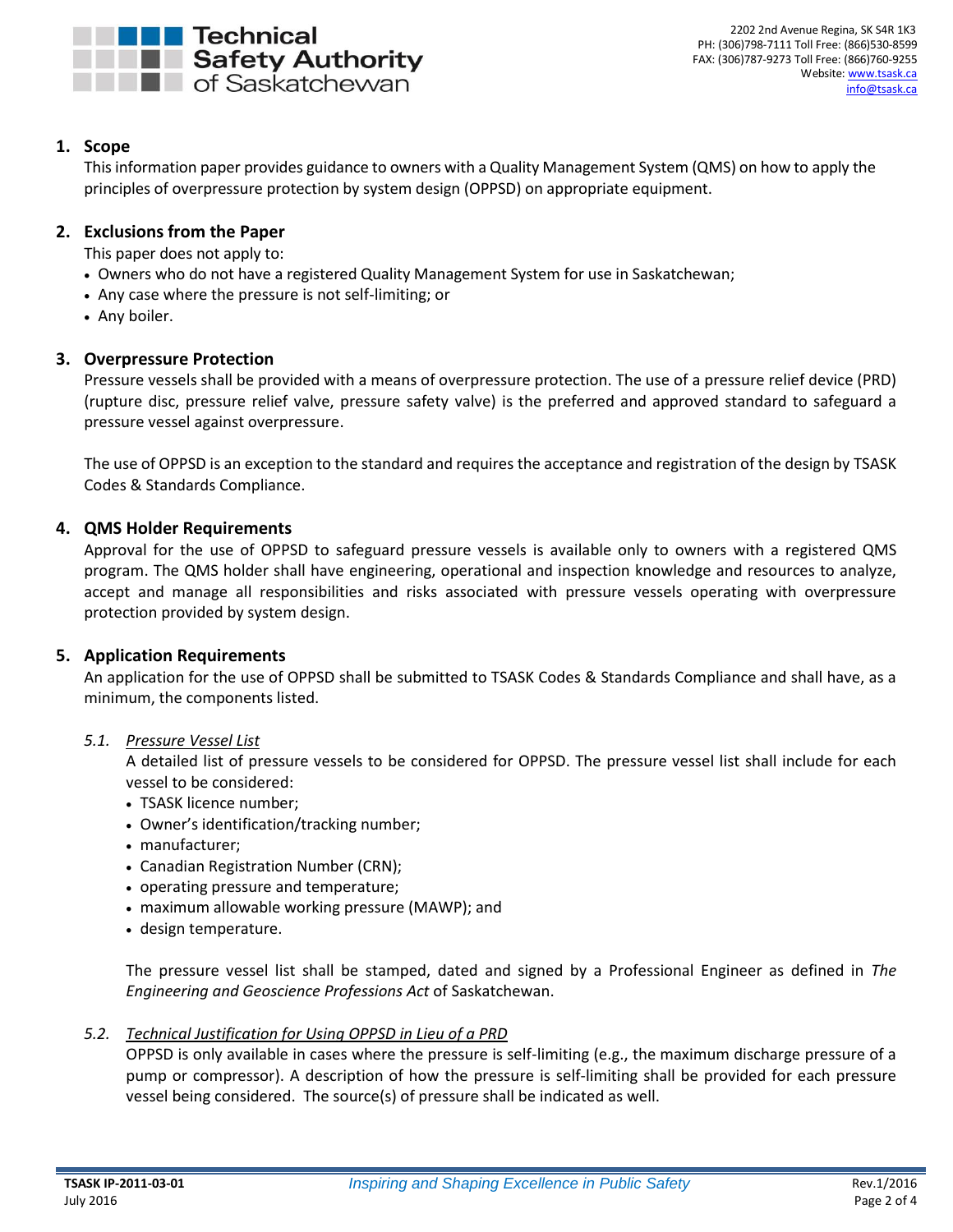

# <span id="page-2-0"></span>*5.3. Description of the Design Basis*

A description of the design basis for the OPPSD shall include:

- how the maximum system upset pressure was established;
- evidence that no creditable fire case applies to the pressure vessel directly;
- how the margin between maximum operating and design conditions was established; and
- evidence that all operating and upset scenarios were considered, including scenarios:
	- $\circ$  involving a fire in the system;
	- $\circ$  where upset conditions were a result of operator error; and
	- o where equipment and/or instrumentation malfunctions.

### <span id="page-2-1"></span>*5.4. Overpressure Analysis Summary*

A detailed analysis to identify and examine all potential overpressure scenarios shall be conducted. Results from an overpressure analysis shall be included with the application. Typical overpressure assessment techniques include but are not limited to:

- Hazards and Operability analysis (HazOp);
- Failure Modes, Effects and Criticality Analysis (FMECA); and/or
- "what-if" analysis.

A section summarizing the analysis performed based on the design pressures proposed for all systems shall be included within the OPPSD proposal. The summary submitted with the application shall be stamped, dated and signed by a Professional Engineer as defined in *The Engineering and Geoscience Professions Act* of Saskatchewan.

### <span id="page-2-2"></span>*5.5. Owner's Endorsement of the Analysis*

If the owner did not perform the risk assessment, then the risk assessment analysis performed in part 5.4 of this document shall be reviewed, supported and endorsed by the owner. The owner shall sign the submitted analysis summary.

Where the engineering work has not been completed by the owner, the summary shall be co-signed by both the owner and an authorized representative of the company completing the work.

#### <span id="page-2-3"></span>*5.6. Established Monitoring System*

A monitoring program shall be established for all pressure vessels within the scope of the OPPSD. The monitoring program shall address the:

- calibration, maintenance and testing requirements for the monitoring devices and instrumentation;
- continuous monitoring of operating conditions and alarms if the MAWP is exceeded;
- administrative procedures to initiate an internal investigation if the system pressure exceeds the maximum operating pressure (not the same as MAWP);
- record retention for the requirements noted; and
- periodic review/audit of the monitoring system.

### <span id="page-2-4"></span>*5.7. OPPSD Pressure Vessel Identification System*

A visual identification and warning system shall be established for all pressure vessels and pressure sources(e.g., pump or compressor) within the OPPSD program. A physical label is not mandatory where an electronic inventory and work order system is used and the same can incorporate this identification and warning system.

### <span id="page-2-5"></span>*5.8. Changes to Pressure Vessels or Pressure Sources*

Any alterations, modifications or replacements of pressure vessels or pressure sourcesthat have been identified as part of the OPPSD program shall require a review of the original analysis and system design used to ensure the new design is still adequate to provide overpressure protection.